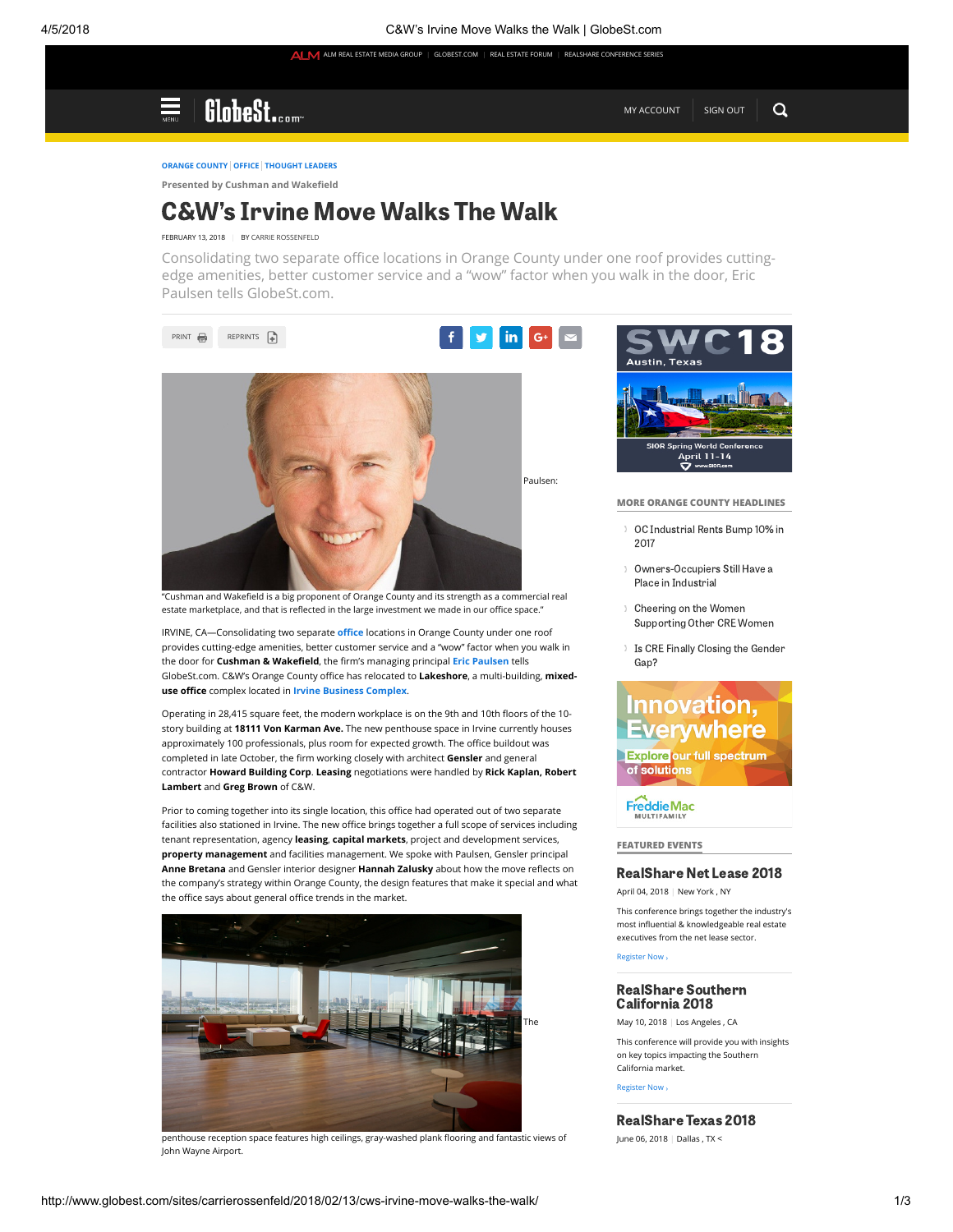#### GlobeSt.com: How does your firm's Irvine office move reflect on the company's strategy in the Orange County market?

Paulsen: In 2017, Cushman & Wakefield embarked on an aggressive plan to create better work environments for our employees, utilizing open spaces, natural lighting and ergonomic furniture. In Irvine, we have some of the county's top real estate professionals, and we wanted to provide them an environment that promotes collaboration, efficiency and, frankly, a place they can be proud of. I think we knocked it out of the park in our new location at Lakeshore. Furthermore, having previously operated out of two separate office locations in Irvine/Orange County prior, our new single Irvine office will combine to provide a full scope of services. In bringing together our local professionals in Irvine under one roof, we will be able to operate much more closely, collaboratively and effectively to serve our clients in a greater capacity and at an even higher level than before.



new office reflects the shift towards workplaces blending residential, hospitality and commercial environments."

#### GlobeSt.com: What are the design features of this particular office that make it special?

Zalusky: The penthouse reception space is exceptional and expansive-perfect for community and industry events and for entertaining clients. The main presentation room's sliding glass doors open to a living room lounge and large open café. High ceilings and gray-washed plank flooring further elevate the space, and an *industrial* suspended black-steel staircase provides an interesting connection to the 9<sup>th</sup> floor. The reception space also affords fantastic views of John Wayne Airport-you can almost see the people on the planes taking off.

Paulsen: There is definitely a "wow" factor when you walk onto our floor. I have seen our clients walk in for the first time, and their expressions say it all. Full glass-fronted offices and functional work stations all have unobstructed lines of sight to the outside providing a lot of natural lighting. I feel good walking into the office every day.

#### GlobeSt.com: What does the office say about general office trends in the market?

Bretana: Workplaces that prioritize both focused and individual work is a trend in the current market. Cushman's dynamic workplace focuses are three main space types: community, collaborative and individual. The community spaces provide an engaging area to invite clients and host industry events. The collaborative spaces provide a variety of diverse group workspaces for employees to connect and interact. A number of individual, private enclosed spaces are distributed through the office to provide a refuge for heads-down focused work on behalf of their clients. In addition, the new office reflects the shift towards workplaces blending residential, hospitality and commercial environments. Warm woods, open café spaces and abundant lounge settings all illustrate this shift to more-informal and relaxed spaces.



addition to the site amenities, the new garage structure will feature an 8,500-square-foot wind-driven kinetic art installation by renowned artist Ned Kahn."

#### GlobeSt.com: What else should our readers know about this move?

Zalusky: When complete, the Gensler-designed renovation of the Lakeshore Campus will boast a new seven-level parking garage addition as well as an assortment of new amenities. Amenities include 12,000 square feet of new food-and-beverage offerings, a lakeside dining terrace with regulation bocce courts, outdoor break-out and conversation seating groups, gas firepits, on-site